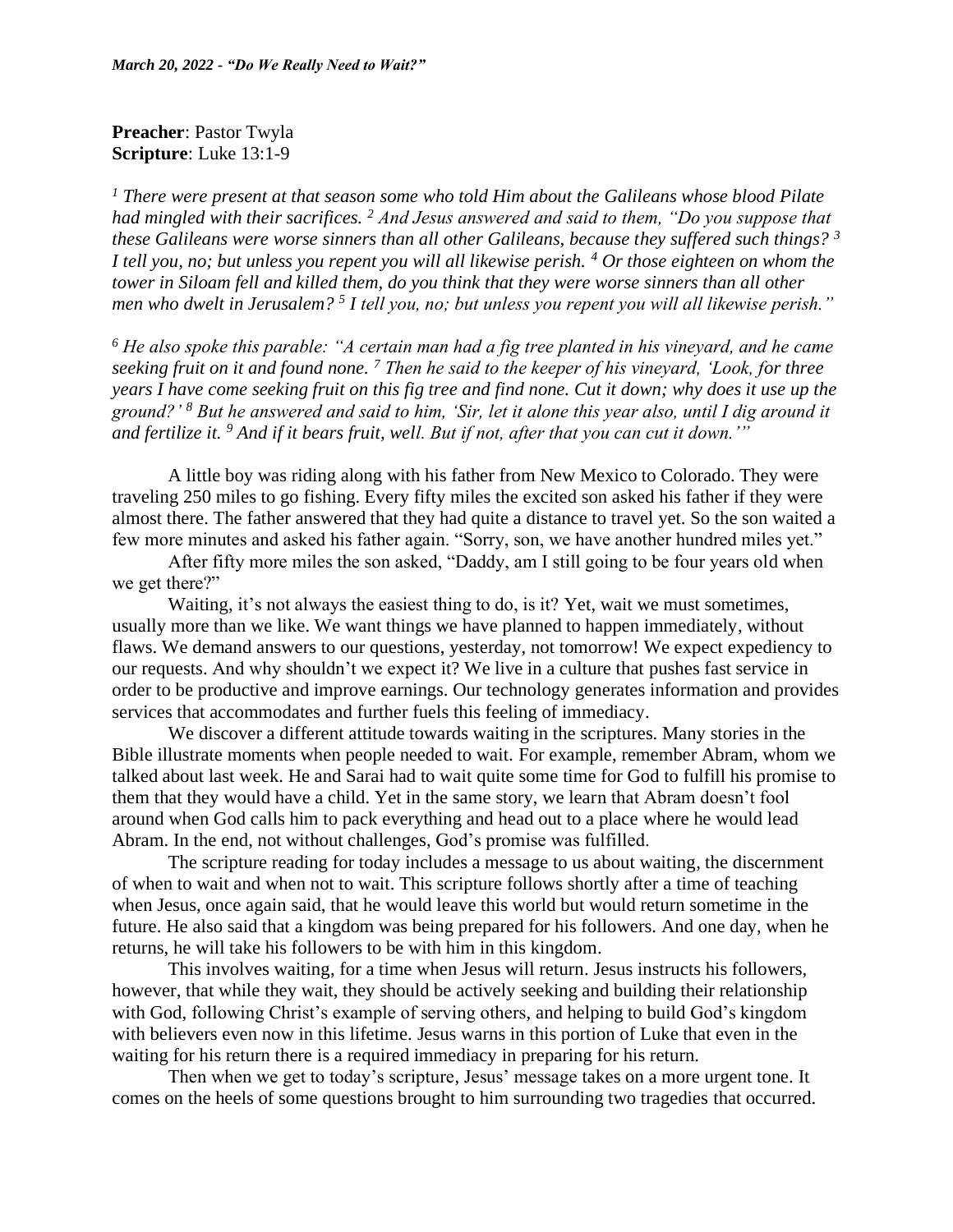The stories leave out a lot of the facts surrounding the disasters, but theologians considered the history of the time and speculate about what happened.

The first is in reference to a water problem in Jerusalem that Pilate decided, rightly so, needed to be fixed. He decided to finance it with temple monies. The Jews were up in arms over that idea, and they gathered to protest it. As they gathered, Pilate instructed his soldiers to disguise themselves by wearing cloaks over their battle garb and under their garb they were to carry cudgels, a short thick stick, which they were to use to disperse the crowd when the signal was given. Unfortunately, the soldiers got a little carried away and many people were killed, some of which were Galileans. The Jews believed that these Galileans were killed because they were sinners.

The second disaster involved eighteen people who decided to work on the building of the aqueducts for Pilate. The Jews were already upset that Pilate stole temple money to build the aqueducts, and now some of their own people were helping to build them. The Jews believed that a tower in Siloam fell on these people because they consented to help with the project.

The people asked Jesus after reminding him of these: "Do you think that because these Galileans suffered in this way, they were worse sinners than all other Galileans?" Those asking the question would have believed that those who died at these two events died as a punishment for their sinfulness. They also believed that one could suffer as a result of their parents' sins.

The notion that disaster comes as punishment for sin is found elsewhere in the Old Testament, especially in the blessings and warnings of Deuteronomy 28-30. It also appears in John 9:2, with the question the people asked Jesus as to whether a particular man was blind because of his own sin or the sin of his parents. Jesus answered saying the man's blindness had nothing to do with either's sin. He pointed out the reality that you and I know, that even good people experience suffering.

The beliefs held by the people confronting Jesus about these two tragedies were cruel and heartbreaking doctrines. In this text, Jesus neither disputes or affirms the connection between sin and disaster. There is no blanket principle to this quandary. Clearly, sometimes sin does result in tragedy, brought on by our own choices, not necessarily God's punishment. And other adversities come on by accident.

Jesus appears less interested in clearing up this dilemma; and has a more essential point to make. His response to those listening to him that day pointed out that the people killed in both of the tragedies mentioned were no more sinners than those asking him about this. But for those killed in those tragedies, time had run out for them to repent of their sins. And so, he goes on to warn them again to repent before it's too late.

There's a sense of urgency in Jesus' call to repentance for the people listening to him that day, and for all people throughout time, yes, including you and me. The warning is just as real for us: repentance cannot be delayed, for death may come at any time. Repentance needs to be an ongoing attitude toward one's life, rather than an occasional act.

Death is not something most of us relish thinking about a lot. It's usually on the back burner of our consciousness, unless we are getting older, and we know our time in this lifetime is limited, or unless we are facing our own or a loved one's life-threatening illness, or unless we lose a loved one, it's especially troubling on our minds when it occurs at a young age. At those times we realize how fragile life is and it is brought to our attention that we should live each day to its fullest.

Lent also reminds us that this life is temporary. Particularly, on Ash Wednesday we are reminded that it was from dust that we were created by God, and one day we will return to dust.